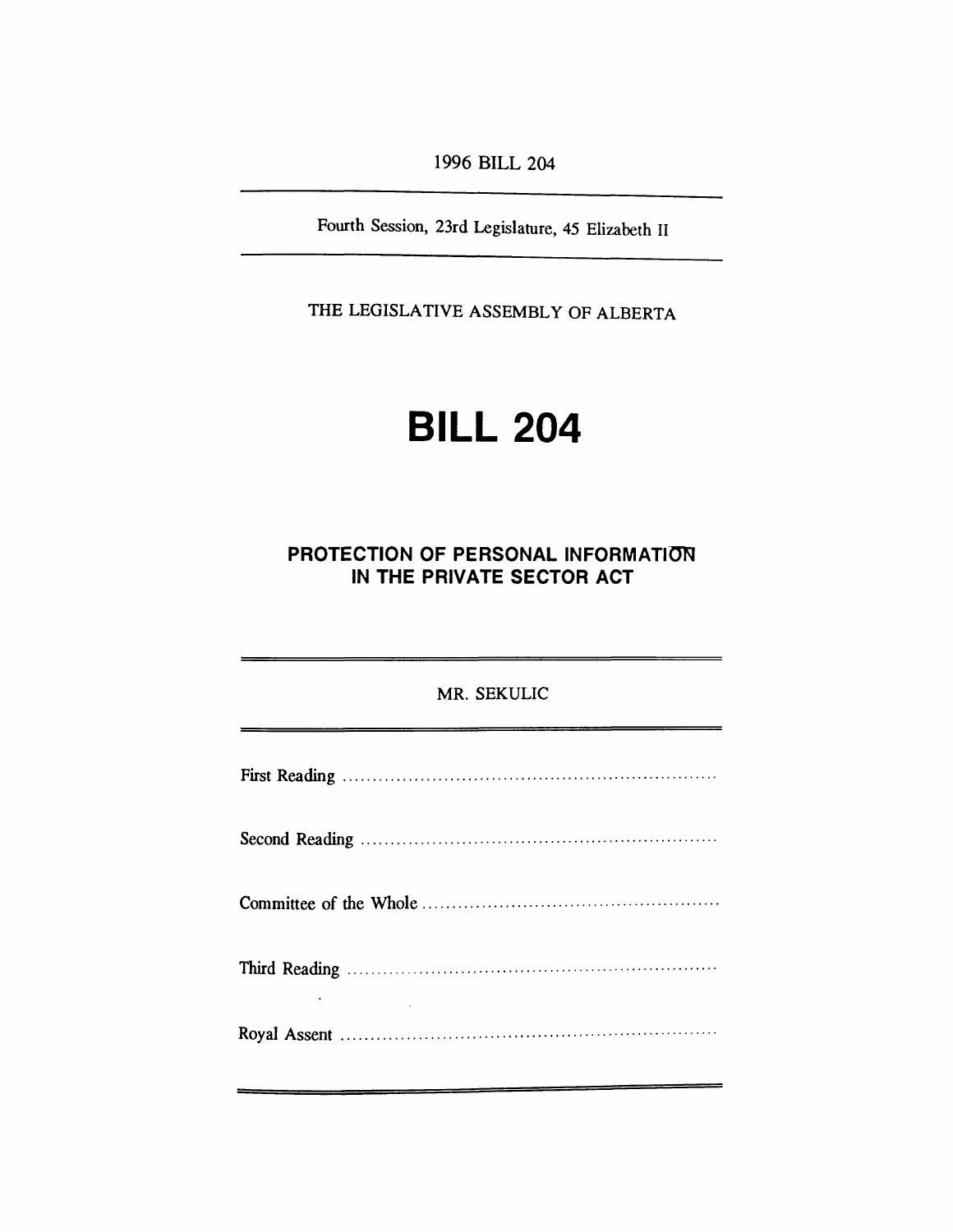*Bill 204 Mr. Sekulic*

# *BILL 204*

*1996*

# *PROTECTION OF PERSONAL INFORMATION IN THE PRIVATE SECTOR ACT*

*(Assented to , 1996)*

*HER MAJESTY, by and with the advice and consent of the Legislative Assembly of Alberta, enacts as follows:*

*Definitions <sup>1</sup> In this Act,*

- *(a) "Commissioner" means the Information and Privacy Commissioner;*
- *(b) "personal information" means personal information as defined in the Freedom of Information and Protection of Privacy Act;*
- *(c) "private body" means*
	- *(i) an organization, society, corporation or other body, other than a public body, that employs 100 or more people,*
	- *(ii) a bank,*
	- *(iii) a treasury branch,*
	- *(iv) a trust corporation,*
	- *(v) a loan corporation,*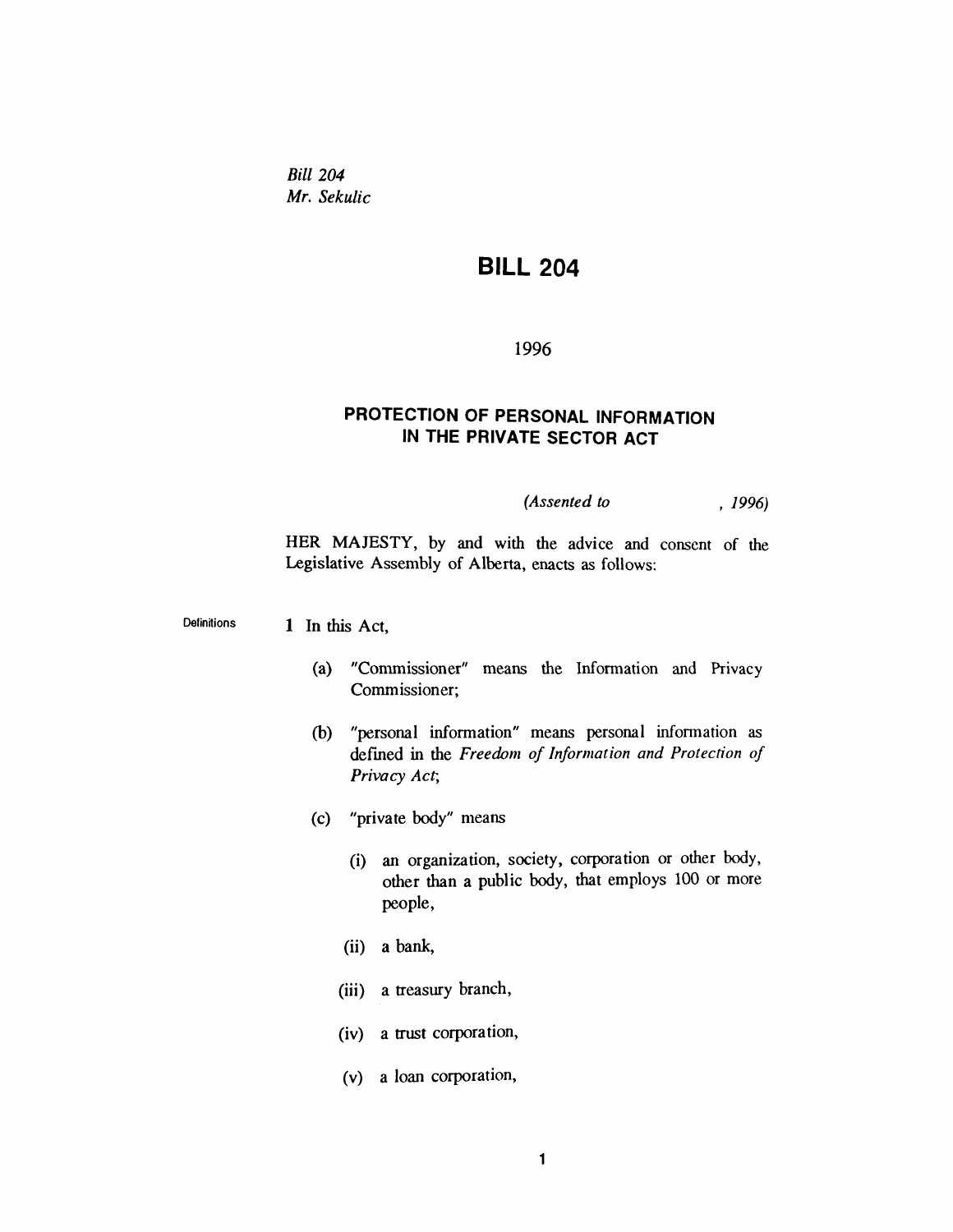- *(vi) a credit union, or*
- *(vii) an insurance company;*
- *(d) "public body" means a public body as defined in the Freedom of Information and Protection of Privacy Act;*
- *(e) "record" means a record of personal information in any form and includes personal information that is written, photographed, recorded or stored in any manner but does not include software or any mechanism that produces records;*
- *(f) "third party" means a person, group of persons or an organization other than the individual who is the subject of the record or the private body.*
- *Purposes of this Act 2 The purposes of this Act are*
	- *(a) to control the manner in which a private body may collect personal information from individuals, to control the use that a private body may make of that information and to control the disclosure by a private body of that information,*
	- *(b) to allow individuals, subject to limited and specific exceptions as set out in this Act, a right of access to personal information about themselves that is held by a private body,*
	- *(c) to allow individuals a right to request corrections to personal information about themselves that is held by a private body, and*
	- *(d) to provide for independent reviews of decisions made by private bodies under this Act and the resolution of complaints under this Act.*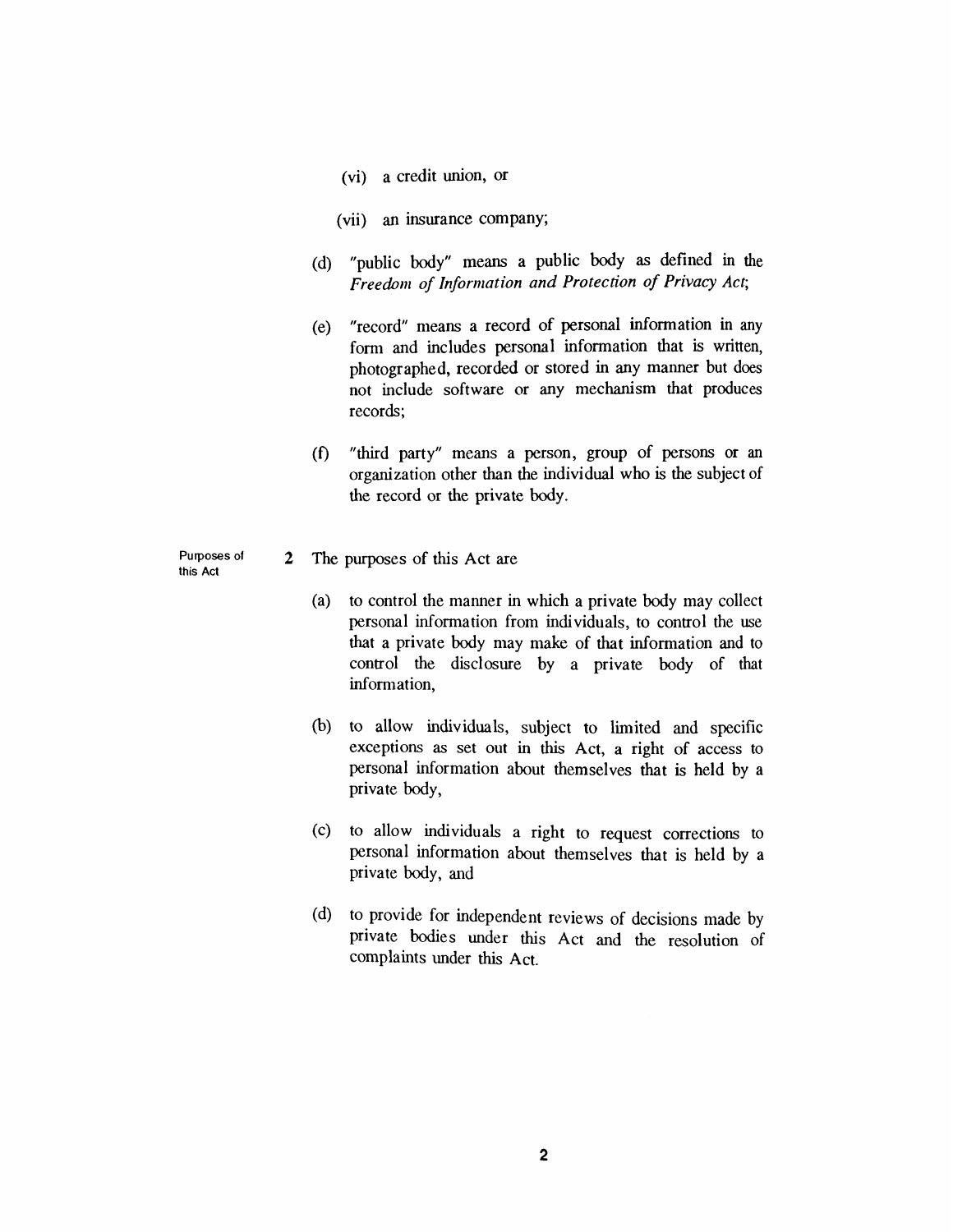# *PART <sup>1</sup>*

# *COLLECTION AND USE OF PERSONAL INFORMATION BY PRIVATE BODIES*

| Purpose of<br>record                     | 3(1) A private body may, for a serious and legitimate reason, create<br>a record but must, when creating the record, enter the purpose for<br>which the record is created on the record.<br>(2) The purpose of the record is part of the record. |                                                                                                                                                                                                                                      |  |  |
|------------------------------------------|--------------------------------------------------------------------------------------------------------------------------------------------------------------------------------------------------------------------------------------------------|--------------------------------------------------------------------------------------------------------------------------------------------------------------------------------------------------------------------------------------|--|--|
| Necessary<br>personal<br>information     | 4 A private body collecting personal information may only collect<br>personal information necessary for the purpose of the record.                                                                                                               |                                                                                                                                                                                                                                      |  |  |
| Collection of<br>personal<br>information | 5 A private body must collect personal information directly from<br>the individual the information is about unless                                                                                                                               |                                                                                                                                                                                                                                      |  |  |
|                                          | (a)                                                                                                                                                                                                                                              | another method of collection is authorized in writing by<br>that individual,                                                                                                                                                         |  |  |
|                                          | (b)                                                                                                                                                                                                                                              | the collection of the information is authorized by an Act or<br>regulation under that Act,                                                                                                                                           |  |  |
|                                          | (c)                                                                                                                                                                                                                                              | the personal information is collected for the purposes of<br>collecting a debt owed to the private body, or                                                                                                                          |  |  |
|                                          | (d)                                                                                                                                                                                                                                              | the personal information is collected for the purpose of<br>providing legal services.                                                                                                                                                |  |  |
| Obligation to<br>inform                  | A private body that collects personal information from the<br>6<br>individual who is the subject of the record must, if requested by the<br>individual, inform the individual of                                                                 |                                                                                                                                                                                                                                      |  |  |
|                                          | (a)                                                                                                                                                                                                                                              | the purpose for which the personal information is collected,                                                                                                                                                                         |  |  |
|                                          |                                                                                                                                                                                                                                                  | (b) the title, business address and business telephone number<br>of an officer or employee of the private body who can<br>answer the individual's questions about the collection and<br>the nature and substance of the information, |  |  |
|                                          | (c)                                                                                                                                                                                                                                              | how the individual may have access to the record, and                                                                                                                                                                                |  |  |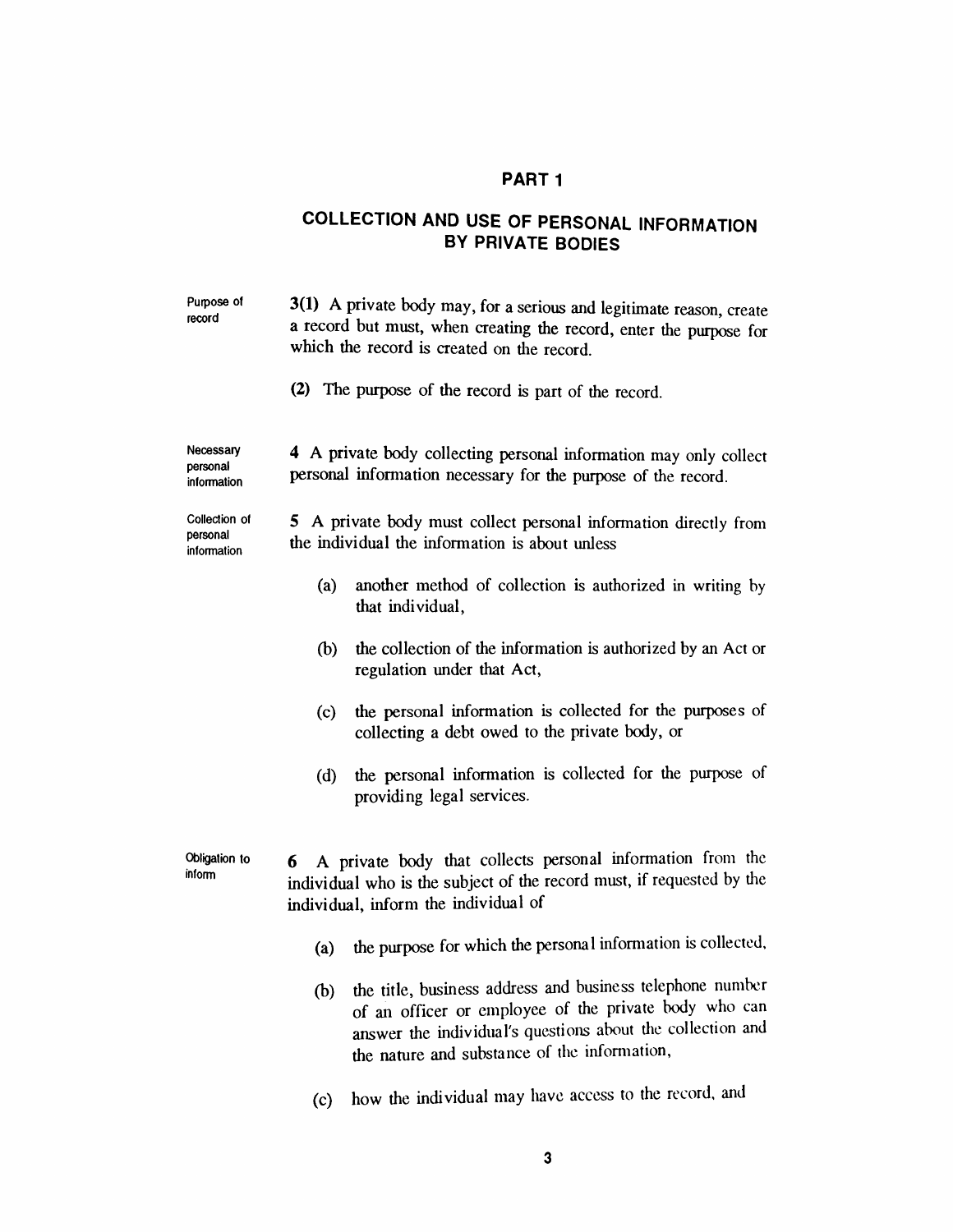*(d) the procedure for correcting errors about the individual in the record.*

*Accuracy of information 7 If an individual's personal information will be used by a private body to make a decision that directly affects the individual, the private body must*

- *(a) make every reasonable effort to ensure that the personal information is accurate and complete, and*
- *(b) retain the personal information for at least 3 months after using it so that the individual has a reasonable opportunity to obtain access to it.*

*Right to request correction of personal information*

*personal*

*8(1) An individual who believes there is an error or omission in the individual's personal information may request the private body that has the information in its custody or under its control to correct the information.*

*(2) If no correction is made in response to a request under subsection (1), the private body must annotate or link the information with the correction that was requested but not made.*

*(3) On correcting, annotating or linking personal information under this section, the private body must notify any third party to whom that information has been disclosed during the one year before the correction was requested that a correction, annotation or linkage has been made.*

*(4) On being notified under subsection (3) of a correction, annotation or linkage of personal information, a third party must make the correction, annotation or linkage on any record of that information in its custody or under its control.*

*(5) Within 30 days after the request under subsection (1) is received, the private body must give written notice to the individual that*

- *(a) the correction has been made, or*
- *(b) an annotation or linkage has been made pursuant to subsection (2).*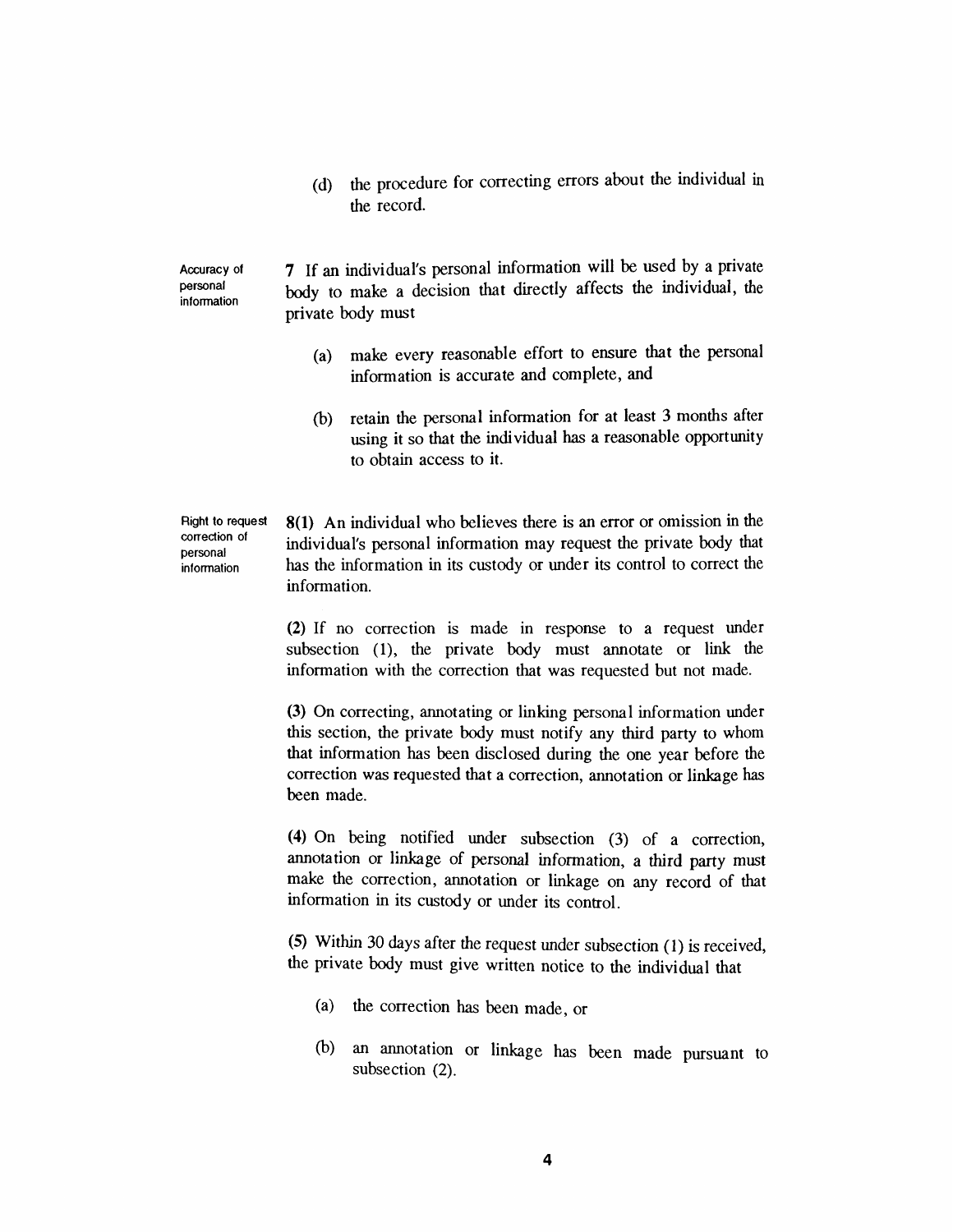| Protection of<br>personal<br>information | 9.<br>A private body must protect personal information by making<br>reasonable security arrangements against such risks as unauthorized<br>access, collection, use, disclosure or disposal. |     |                                                                                                                                                                                                                                                         |  |  |
|------------------------------------------|---------------------------------------------------------------------------------------------------------------------------------------------------------------------------------------------|-----|---------------------------------------------------------------------------------------------------------------------------------------------------------------------------------------------------------------------------------------------------------|--|--|
| Use of personal<br>information           |                                                                                                                                                                                             |     | 10 A private body may use personal information only                                                                                                                                                                                                     |  |  |
|                                          |                                                                                                                                                                                             | (a) | for the purpose for which the information was collected or<br>compiled or for a use consistent with that purpose,                                                                                                                                       |  |  |
|                                          |                                                                                                                                                                                             | (b) | if the individual the information is about has consented to<br>the use, or                                                                                                                                                                              |  |  |
|                                          |                                                                                                                                                                                             | (c) | for a purpose for which that information may be disclosed<br>under sections $11, 12$ or $13.$                                                                                                                                                           |  |  |
| Disclosure of<br>personal<br>information | 11(1) A private body may disclose personal information only                                                                                                                                 |     |                                                                                                                                                                                                                                                         |  |  |
|                                          |                                                                                                                                                                                             | (a) | for the purpose for which the information was collected or<br>compiled or for a use consistent with that purpose,                                                                                                                                       |  |  |
|                                          |                                                                                                                                                                                             | (b) | if the individual the information is about has consented to<br>the disclosure,                                                                                                                                                                          |  |  |
|                                          |                                                                                                                                                                                             | (c) | for the purpose of complying with an enactment of Alberta<br>or Canada or with a treaty, arrangement or agreement<br>made under an enactment of Alberta or Canada,                                                                                      |  |  |
|                                          |                                                                                                                                                                                             | (d) | for any purpose in accordance with an enactment of<br>or Canada that authorizes<br>requires the<br>$\alpha$<br>Alberta<br>disclosure,                                                                                                                   |  |  |
|                                          |                                                                                                                                                                                             | (e) | for the purpose of complying with a subpoena, warrant or<br>order issued or made by a court, person or body having<br>jurisdiction to compel the production of information or<br>with a rule of court that relates to the production of<br>information, |  |  |
|                                          |                                                                                                                                                                                             |     | (f) for the purpose of enforcing a legal right that the private                                                                                                                                                                                         |  |  |

*(g) for the purpose of*

*body has against any person,*

*(i) collecting a fine or debt owing by an individual to the*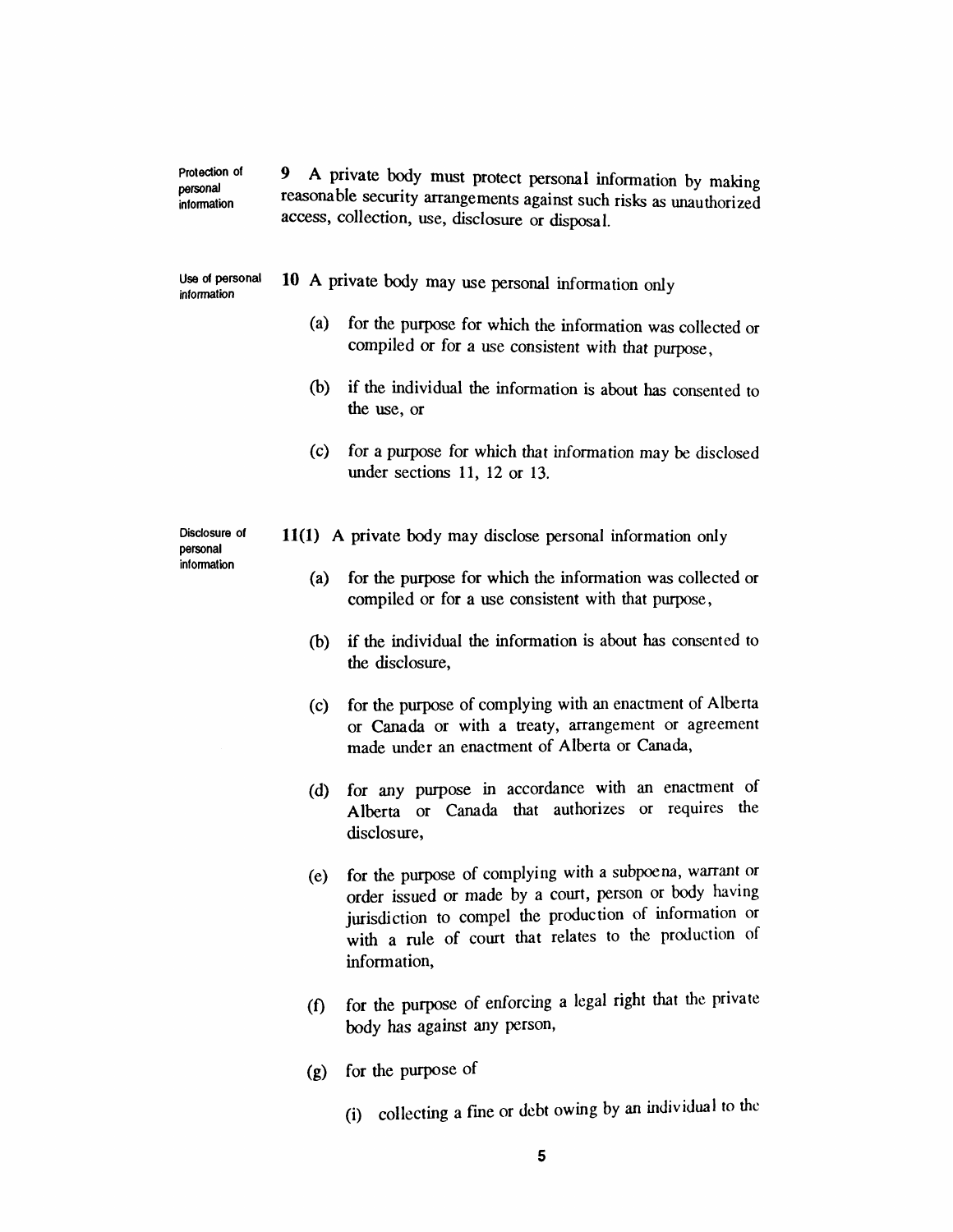*private body or to its assignee, or*

- *(ii) making a payment owing by a private body to an individual,*
- *(h) to a representative of a bargaining agent who has been authorized in writing by the individual the information is about to make an inquiry,*
- *(i) so that the next of kin or a friend of an injured, ill or deceased individual may be contacted,*
- *(j) in accordance with section 13,*
- *(k) for use in a proceeding before a court or quasi-judicial body to which the private body is a party,*
- *(l) when the information is available to the public,*
- *(m) to a relative of a deceased individual if the disclosure is not an unreasonable invasion of the deceased's personal privacy,*
- *(n) to its lawyer,*
- *(o) to a public body that collects information in the exercise of its functions or the implementation of a program under its management,*
- *(p) to a person to whom the information must be communicated by reason of the urgency of a situation that may threaten the life, health or safety of the person concerned, or*
- *(q) where the private body has reasonable grounds to believe that the person concerned has committed or is about to commit, a crime or offence against the private body, its agents or employees.*

*(2) Only information that is reasonably required may be disclosed under subsection (1)(h).*

*Consistent purpose 12 For the purposes of sections 10(a), 11(a), 16(1)(a) and 16(2)(a) a use or disclosure of personal or health care information is*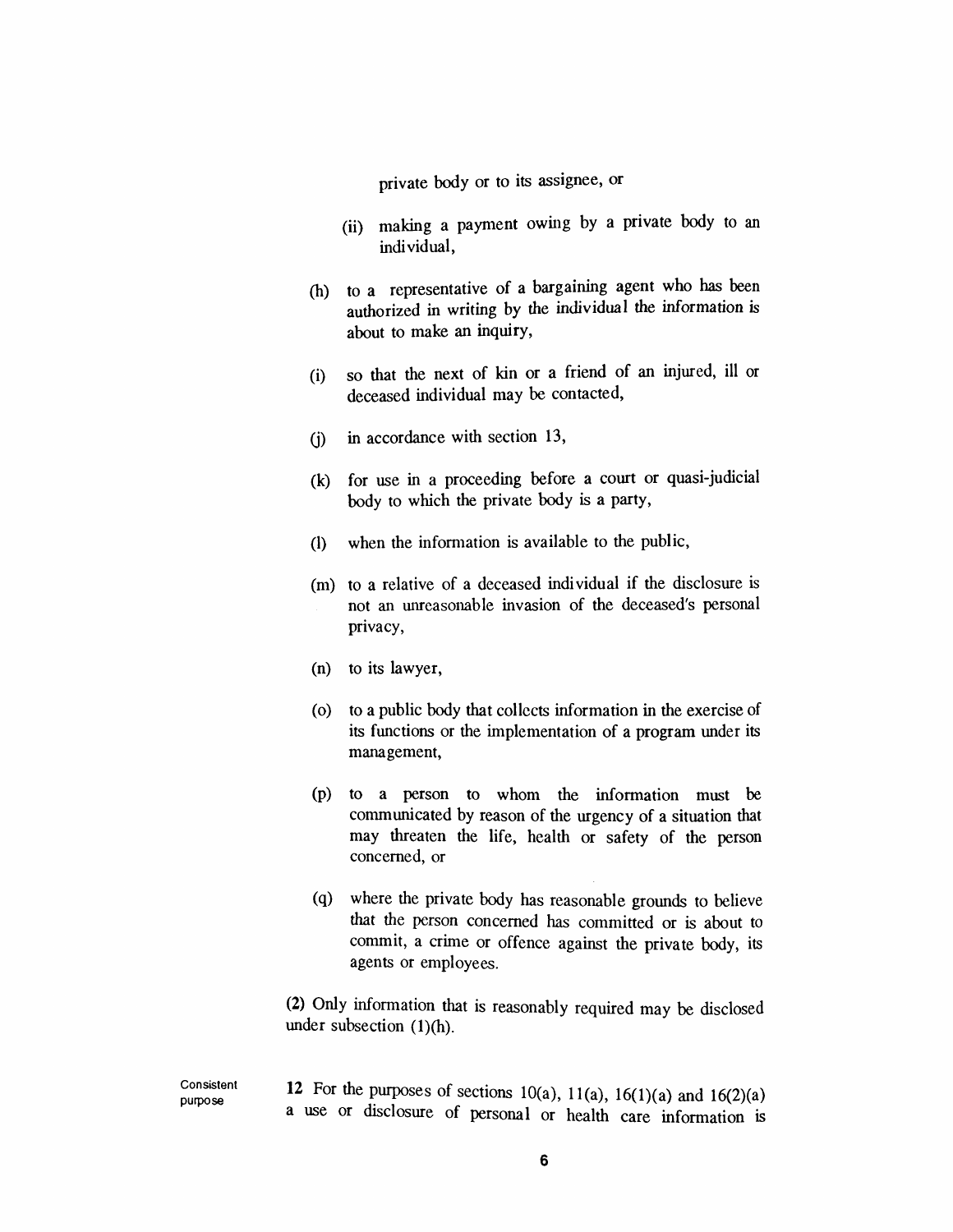*consistent with the purpose for which the information was collected or compiled if the use or disclosure has a reasonable and direct connection to that purpose.*

*Disclosure for research or statistical purposes*

*13(1) The Commissioner may, on written request, grant a person authorization to receive personal information from a private body for study, research or statistical purposes, without the consent of the person concerned, if, in the Commissioner's opinion,*

- *(a) the intended use of the information is not frivolous and the study, research or statistical purpose cannot be achieved unless the information is communicated in a form allowing the person to be identified, and*
- *(b) the personal information will be used in a manner that will ensure its confidentiality.*

*(2) In granting a request under subsection (1) the Commissioner may add any conditions to the use of the personal information that the Commissioner believes are necessary to preserve the confidentiality of the information.*

*(3) A request granted under this section shall be for a specified period of time.*

*Employment information 14 No private body may take any employment action against an individual because of an individual's refusal to disclose personal information except where*

- *(a) the information is directly related to the requirements of the individual's employment, or*
- *(b) the information is required to be provided under the terms of a collective agreement under which the individual is covered.*

#### *PART 2*

## *HEALTH CARE INFORMATION*

*Definitions 15 In this Part, "health care information" means personal*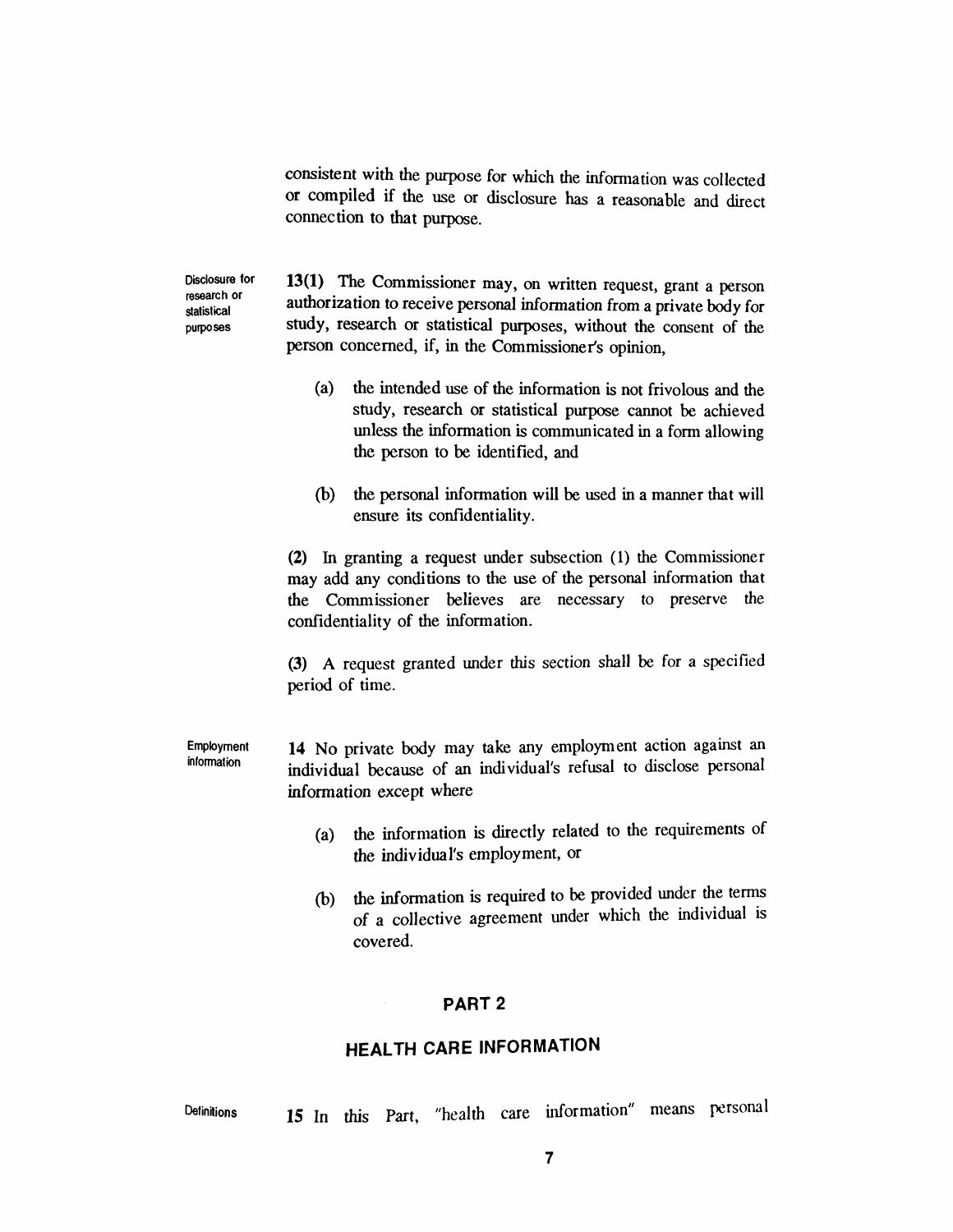*information about an individual's health and health care history including*

- *(a) information about a physical or mental disability, and*
- *(b) information collected or obtained by a private body under the Alberta Health Care Insurance Act.*

*Use and disclosure of health care information*

*16(1) Notwithstanding section 10, a private body may use health care information only*

- *(a) for the purpose for which the information was collected or compiled or for a use consistent with that purpose, or*
- *(b) if the individual the information is about has consented to the use.*

*(2) Notwithstanding sections 11, 12 and 13, a private body may disclose health care information only*

- *(a) for the purpose for which the information was collected or compiled or for a use consistent with that purpose,*
- *(b) if the individual the information is about has consented to the disclosure, or*
- *(c) for any purpose in accordance with an enactment of Alberta or Canada that authorizes or requires the disclosure.*

#### *PART 3*

## *REVIEWS AND COMPLAINTS*

*Right to ask for a review 17 A person who believes that the person's own personal information has been collected, used or disclosed in violation of Part <sup>1</sup> or 2 may ask the Commissioner to review that matter.*

- *How to ask for a review 18(1) To ask for a review under this Part, a written request must be delivered to the Commissioner.*
	- *(2) A request for a review of a complaint under section 17 must be*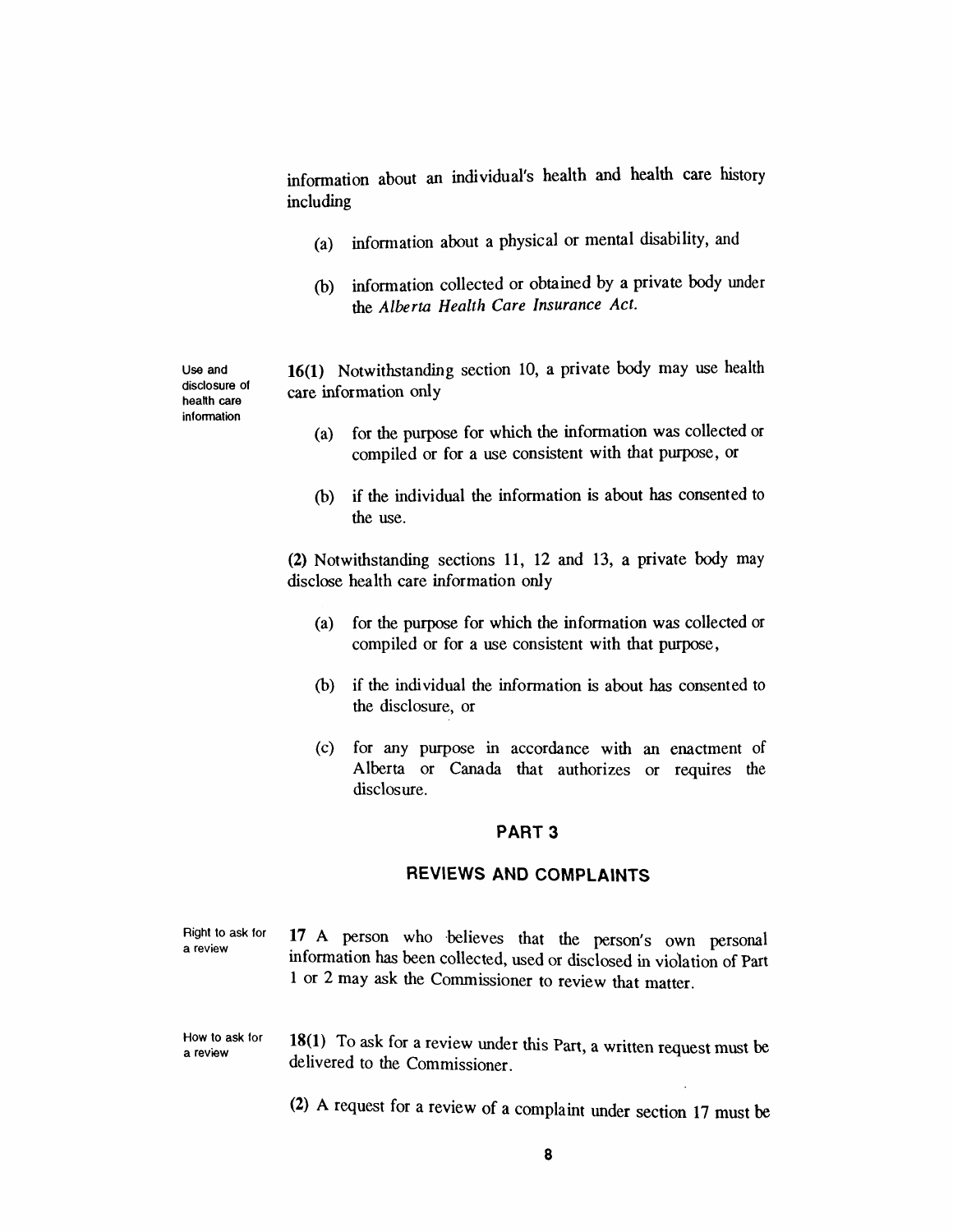*delivered within*

- *(a) 60 days after the person asking for the review is notified of the decision of the private body on which the complaint is based, or*
- *(b) any longer period allowed by the Commissioner.*

*(3) The failure of a private body to respond in time to a request for access to a record is to be treated as a decision to refuse access, but the time limit in subsection (2)(a) for delivering a request for review does not apply.*

*Notifying others of review 19 On receiving a request for a review, the Commissioner must as soon as practicable*

- *(a) give a copy of the request*
	- *(i) to the head of the private body concerned, and*
	- *(ii) to any other person who in the opinion of the Commissioner is affected by the request,*
- *and*
- *(b) provide a summary of the review procedures and an anticipated date for a decision on the review*
	- *(i) to the person who asked for the review,*
	- *(ii) to the head of the public body concerned, and*
	- *(iii) to any other person who in the opinion of the Commissioner is affected by the request.*

*Mediation may be authorized*

- *20 The Commissioner may authorize a mediator to investigate and try to settle any matter that is the subject of a request for a review.*
- *Inquiry by Commissioner 21 If a matter is not settled under section 20, the Commissioner must conduct an inquiry and may decide all questions of fact and law arising in the course of the inquiry.*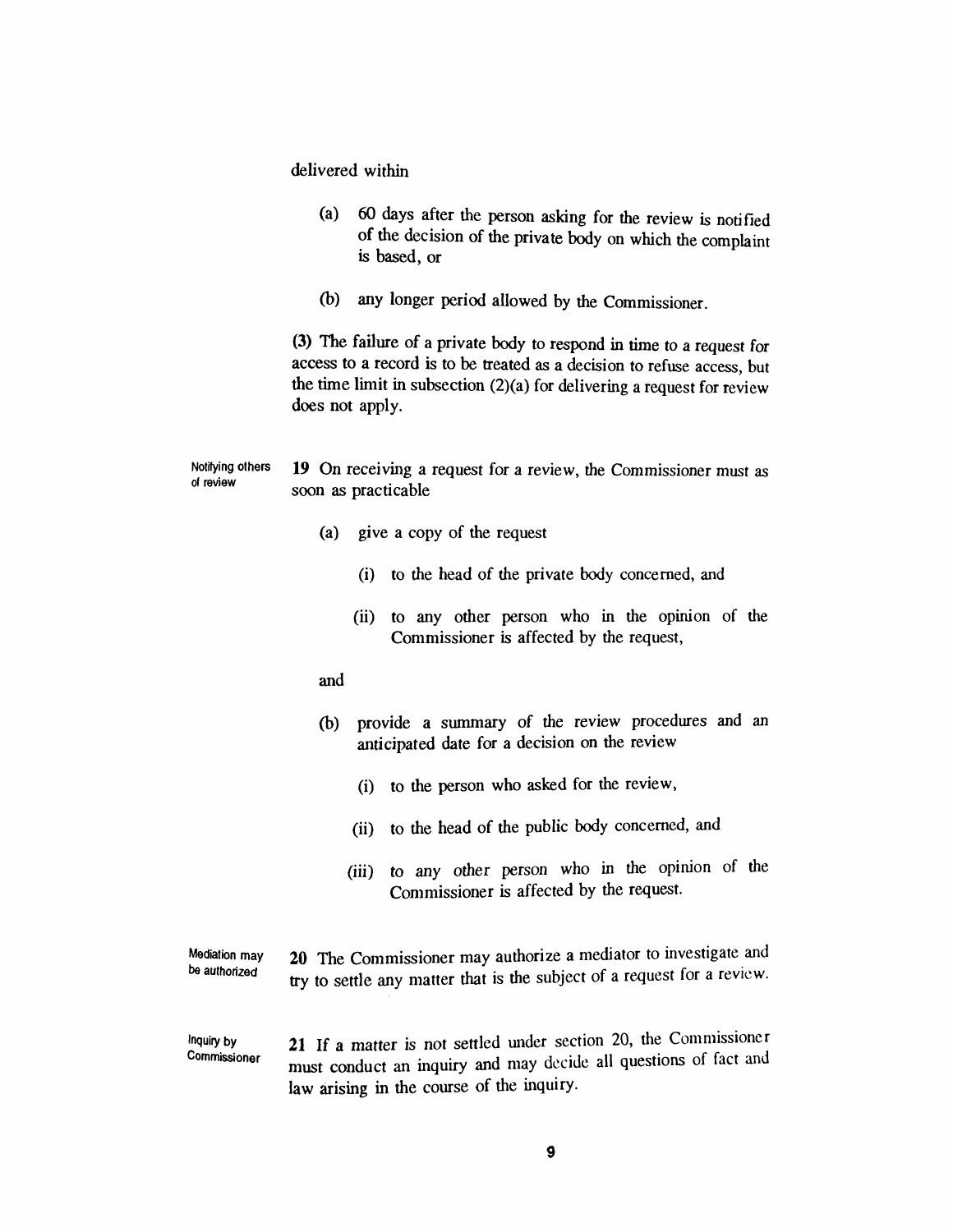*(2) An inquiry under subsection (1) may be conducted in private.*

*(3) The person who asked for the review, the private body concerned and any other person given a copy of the request for the review must be given an opportunity to make representations to the Commissioner during the inquiry, but no one is entitled to be present during, to have access to or to comment on representations made to the Commissioner by another person.*

*(4) The Commissioner may decide whether the representations are to be made orally or in writing.*

*(5) The person who asked for the review, the head of the private body concerned and any other person given a copy of the request for the review may be represented at the inquiry by counsel or an agent.*

*(6) An inquiry under this section must be completed within 90 days after receiving the request for the review unless the Commissioner*

- *(a) notifies the person who asked for the review, the private body concerned and any other person given a copy of the request for the review that the Commissioner is extending that period, and*
- *(b) provides an anticipated date for the completion of the review.*
- *Burden of proof 22(1) If the inquiry relates to a decision to refuse a person access to all or part of a record, it is up to the private body to prove that the applicant has no right of access to the record or part of the record.*

*(2) Notwithstanding subsection (1), if the record or part of the record that the applicant is refused access to contains personal information about a third party, it is up to the applicant to prove that disclosure of the information would not be an unreasonable invasion of the third party's personal privacy.*

*(3) If the inquiry relates to a decision to give an applicant access to all or part of a record containing personal information about a third party, it is up to the applicant to prove that disclosure of the information would not be an unreasonable invasion of the third party's personal privacy.*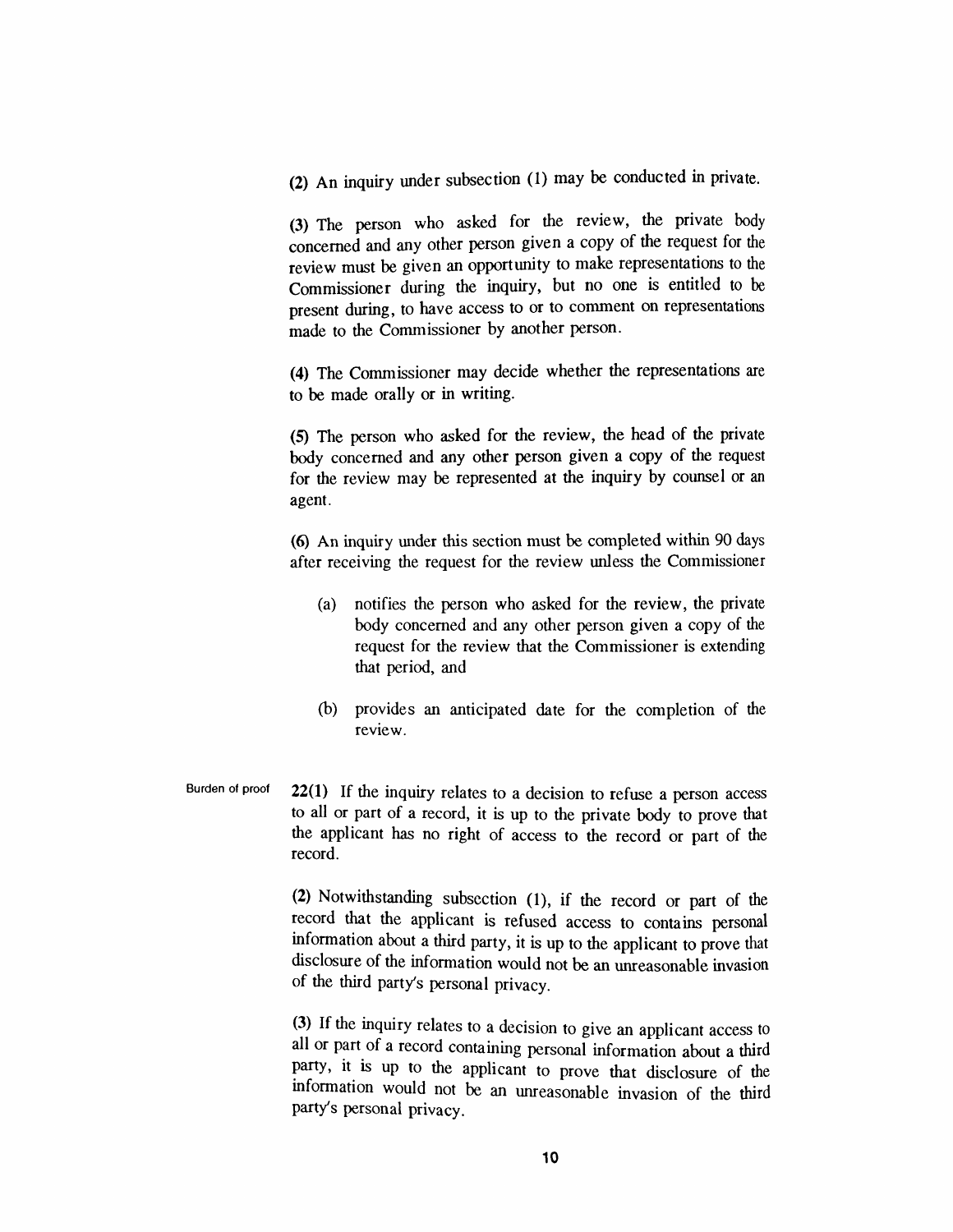*Commissioner's orders 23(1) On completing an inquiry under section 21, the Commissioner must dispose of the issues by making an order under this section.*

> *(2) If the inquiry relates to a decision to give or to refuse to give access to all or part of a record, the Commissioner may, by order, do the following:*

- *(a) require the private body to give the applicant access to all or part of the record, if the Commissioner determines that the private body is not authorized or required to refuse access;*
- *(b) either confirm the decision of the private body or require the private body to reconsider it, if the Commissioner determines that the private body is authorized to refuse access;*
- *(c) require the private body to refuse access to all or part of the record, if the Commissioner determines that the private body is required to refuse access.*

*(3) The Commissioner may specify any terms or conditions in an order made under this section.*

*(4) The Commissioner must give a copy of an order made under this section*

- *(a) to the person who asked for the review,*
- *(b) to the private body concerned, and*
- *(c) to any other person given a copy of the request for the review.*

*(5) A copy of an order made by the Commissioner under this section may be filed with a clerk of the Court of Queen s Bench and, after filing, the order is enforceable as a judgment or order of that Court.*

*No appeal 24 An order made by the Commissioner under this Act is final.*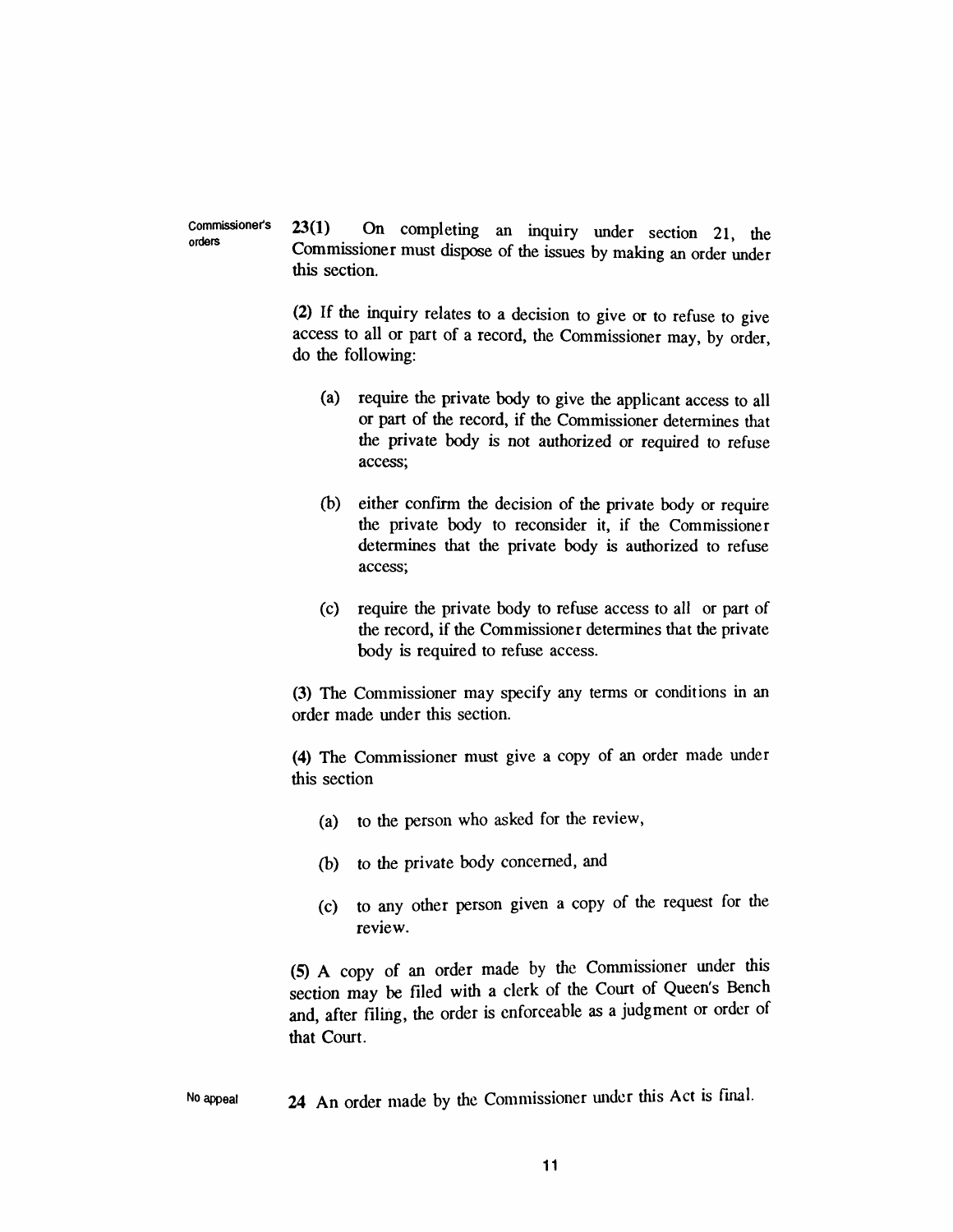*Duty to comply with orders 25(1) Not later than 30 days after being given a copy of an order of the Commissioner, the private body concerned must comply with the order unless an application for judicial review of the order is made before that period ends.*

> *(2) If an application for judicial review is made before the end of the period referred to in subsection (1), the order of the Commissioner is stayed until the application is dealt with by the Court.*

#### *PART 4*

#### *OFFENCES AND PENALTIES*

- *Offences 26 A person who contravenes any provision in Part <sup>1</sup> or Part 2 of this Act is guilty of an offence and liable*
	- *(a) for a first offence, to a fine not exceeding \$50 000, and*
	- *(b) for a second or subsequent offence, to a fine not exceeding \$100 000.*

## *PART 5*

## *MISCELLANEOUS AND TRANSITIONAL*

*Power to make regulations 27(1) The Lieutenant Governor in Council may make regulations*

- *(a) respecting procedures to be followed in making, transferring and responding to requests under this Act;*
- *(b) respecting procedures to be followed in giving access where an applicant has asked to examine a record or for a copy of a record that cannot reasonably be reproduced;*
- *(c) respecting the making of requests under this Act orally instead of in writing;*
- *(d) respecting fees to be paid under this Act and providing for circumstances when fees may be waived in whole or in*